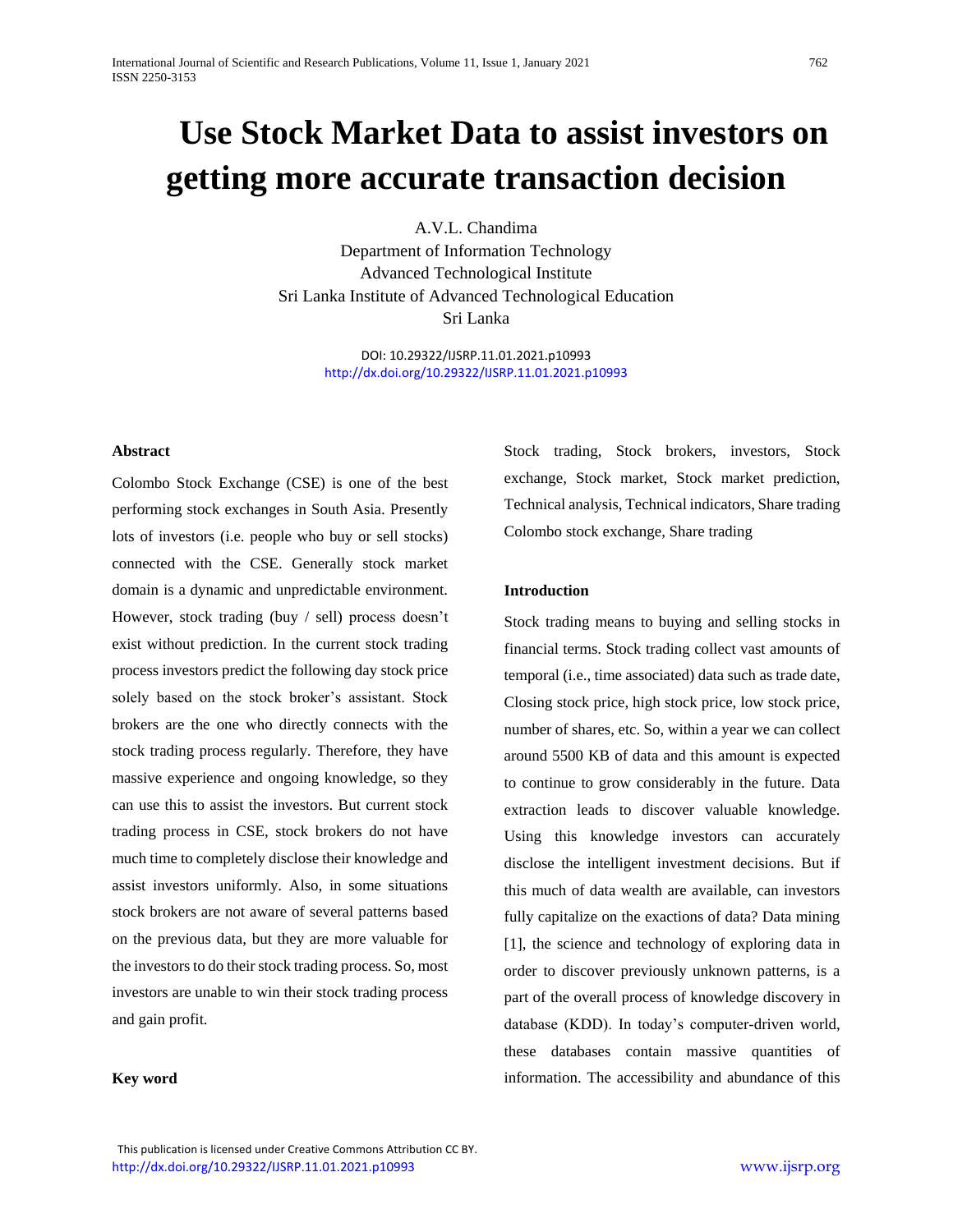information makes data mining a matter of considerable importance and necessity.

Data mining, the extraction of hidden predictive information from large databases*,* is a powerful new technology with great potential to help business or market related companies to focus on the most important information in their data warehouses. Data mining tools predict future trends and behaviors, allowing businesses to make proactive, knowledgedriven decisions. The automated, prospective analyses offered by data mining move beyond the analyses of past events provided by retrospective tools typical of decision support systems. Data mining techniques are the result of a long process of research and product development. This evolution began when business data was first stored on computers, continued with improvements in data access, and more recently, generated technologies that allow users to navigate through their data in real time. The ultimate goal of data mining is prediction. Predictive data mining is the most common type of data mining and one that has the most direct business applications. The term Predictive Data Mining is usually applied to identify data mining projects with the goal to identify a statistical or neural network model or set of models that can be used to predict some response of interest. Financial market analysis mostly used supervised machine learning techniques.

National economies are strongly linked and heavily influenced of the performance of their Stock Markets [2]. So, the characteristic that all Stock Markets have in common is the uncertainty, which is related with their short and long-term future state. This feature is undesirable for the investor but it is also unavoidable whenever the Stock Market is selected as the investment tool. The best that one can do is to try to reduce this uncertainty. Stock Market Prediction [2] (or Forecasting) using the data mining is one of the instruments in this process. By analyzing the literature there are three Stock Market Prediction methods can be introduced. These methods are Fundamental analysis, Technical analysis and Technological analysis.

Fundamental analysis concerns the tenets of the company's foundation theory to the selection of individual stocks. This type of analysis is not possible to fit in the objectives of the proposed system. The reason for this is that the data it uses in order to determine the stock value does not change on daily basis because it uses the intrinsic value of the asset. Therefore, fundamental analysis is helpful for predicting the market only in a long-term basis. Technological analysis is another method used in stock trading. In this method stock market prediction moves into the technological realm. The most prominent techniques involved are Artificial Neural Network and Genetic Algorithms. Technical analysis seeks to determine the future price of a stock based solely on the (potential) trends of the past stock prices. Past stock prices are analyzed using the tool called technical indicators and correlated charts. These charts can be used to discover numerous patterns in stock trading process and predict the future stock trading direction.

# **Methodology**

Technical analysis is [a stock](http://american-business.org/769-stock-market-bond-market.html) market prediction method based on the analysis of changes in a stock's price and volume of trading. Technical stock analysts construct a variety of charts plotting stock-price changes. Based on these charts, investors predict future price movement. Technical analysts or chartists are not concerned with any of the company's fundamentals.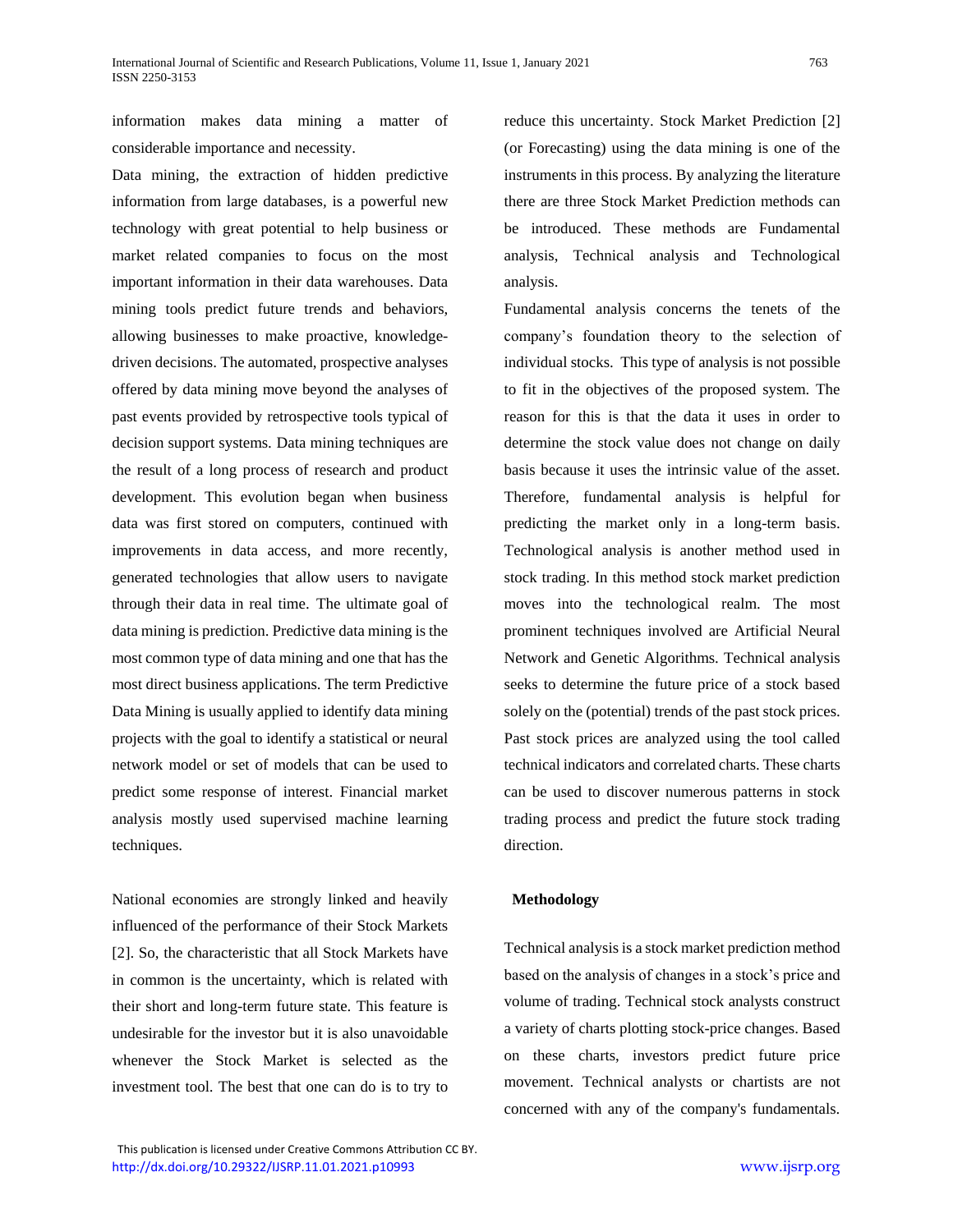They seek to determine the future price of a stock based solely on the potential trends of the past price. Numerous patterns are employed. Alongside the patterns, statistical techniques are utilized such as the Simple Moving Average (SMA), Relatively Strength Index (RSI), etc.

Technical analysis is very important to know stock market trend, breath, strength of trend. Technical indicators reflect the inside mirror image of stock market stocks. Using some technical indicators investors can understand the vital secrets inside the market. Exit and entry secrets are significant for successful investing. The purpose of an entry technique is to get a stock when it is getting ready to enter an uptrend and to avoid those stocks that are in a downtrend or a long basing pattern. The point of an exit methodology is to sell a stock at the time when it seems the uptrend is over or at least before a downtrend has progressed extraordinarily far. Stock trading is a process totally based on time so when predicting the stock market related data timing type stock trading indicators act a major role. Timing type stock trading indicators can mainly divide into two main parts. They are leading indicators and lagging indicators.

As the name implies, leading indicator [4] are better at predicting possible future trend. It precedes price movements and is often used to generate buy and sell signals. Leading Indicators are good at telling whether a stock's price has gone too high up or too far down, and whether there is a slowdown in price movement. If the stock's price has gone too high up, we say that the stock is now overbought. If the price has gone too far down, we say it is oversold. In either case, the leading indicators will show that the stock will not remain overbought or oversold for long. A pullback is imminent. Leading indicators are unable to extract the exact information of the trend pattern of the stocks. It helps investors to predict the behavior of the stock trading process so these types of indicators only provide the warning signals. But it is unable to confirm it really happen or not. So, the common problem of only using this type of technical indicators for the technical analysis process is that in some cases a trade could be opened too early and the signal could be ignored (no reversal).

Lagging Indicators are indicators which follow the stock's price pattern; hence the name "Lagging" was introduced to indicate this type of Indicators. Lagging indicators deals with the past stock data, they are good in showing whether a trend is developing, or whether at stock is in a trading range (i.e. trading sideways). Lagging indicators are not good at predicting future but they can show what trends have developed until the current point. These studies are more reliable than the leading technical indicators. However, they have other problem: in many cases a trade could be opened and closed when it is too late because it does not provide any warning signals at the beginning so investors may react at the trend already in reversal movement.

So, using these two types of indicators individually does not lead investors to a better trading decision. But combination of lagging and leading indicators allows substantially increase profitability of a trading system. Proposed system used three efficient timely type indicators. They are one leading indicator called Relatively Strength Index and two lagging indicators called Bollinger Bands and Moving Averages. The leading indicators could be used to generate a signal and alert a trader about possible reversal. Then lagging technical indicator would be used to confirm this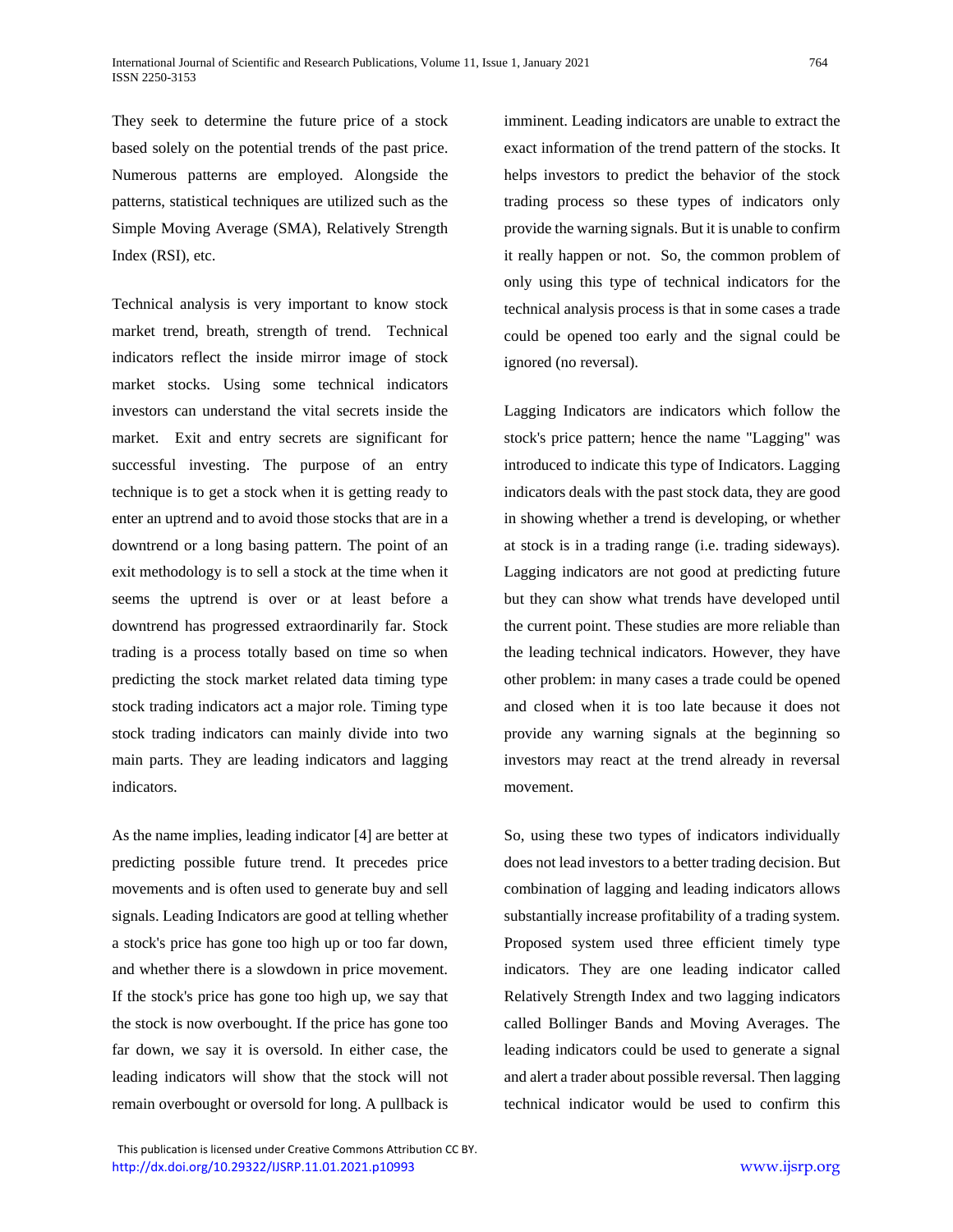reversal and open or close a trade. So proposed system was able to accurately guide the investors for their transaction decision.

# **Moving Average**

Moving average [5] smoothers the closing price data to form a trend following indicator. The two most popular moving averages are the Simple Moving Average (SMA) and Exponential Moving Average (EMA). Moving averages help to smooth price action and filter out the noise. They also form the building blocks for many other technical indicators and overlays, such as Bollinger Band. Moving average basically is used to identify the direction of the trend or define potential support or resistance level. As considering both MAs SMA became the preferred method for tracking market prices because they are quick to calculate and easy to understand. Also, SMA would work well when looking at longer time frames, as it could give an idea of the overall trend. By considering these facts our technical analysis process we use the Simple Moving Average.

A Simple Moving Average is formed by computing the average price of stocks over a specific period of time. Most moving averages based on closing price. A 20-day SMA is the sum of last 20 day closing prices and divided by 20.

#### **Bollinger Band (BB)**

Bollinger Bands [6] are a technical trading tool created by John Bollinger in the early 1980s. Those are volatility bands placed above and below a simple moving average. Volatility is based on the [standard](http://stockcharts.com/school/doku.php?id=chart_school:technical_indicators:standard_deviation)  [deviation,](http://stockcharts.com/school/doku.php?id=chart_school:technical_indicators:standard_deviation) which changes a volatility increase and decreases. The bands automatically widen when volatility increases and narrow when volatility decreases. This dynamic nature of Bollinger Bands also means they can be used on different securities with the standard settings.

The purpose of Bollinger Bands is to provide a relative definition of high and low. By definition prices are high at the upper band and low at the lower band. This definition can aid in rigorous pattern recognition and is useful in comparing price action to the action of indicators to arrive at systematic trading decisions. Bollinger Bandwidth and Bollinger Percent [7] are used in technical analysis for the same purpose of volatility evaluation. Bollinger Bands allows you to visually evaluate volatility, whereas Bollinger Bandwidth represents volatility as a numeric value obtained by subtracting the lower band from the upper band, and the Bollinger Percent locates the current close price in relation to the bands by applying the stochastic formula:

> Percent  $B = ((Close -$ Bollinger Lower Band) /  $(Bollinger Upper Band -$ Bollinger Lower Band)) \* 100

Very often volatility is associated with investors' panic. Investors believe that a high value of volatility translates into a greater degree of market uncertainty, while a low value of volatility is consistent with greater stability. For instance, the volatility values greater than 30 are associated with a large amount of volatility as a result of investor fear. On the other hand, values below 20 correspond to less stressful times in the markets.

**Bollinger Band Squeezes** shown in fig 1 occur [8] when volatility falls to a very low level. This evidenced represent by narrowing upper and lower bands. The upper and lower bands are based on the standard deviation, which is a measure of volatility.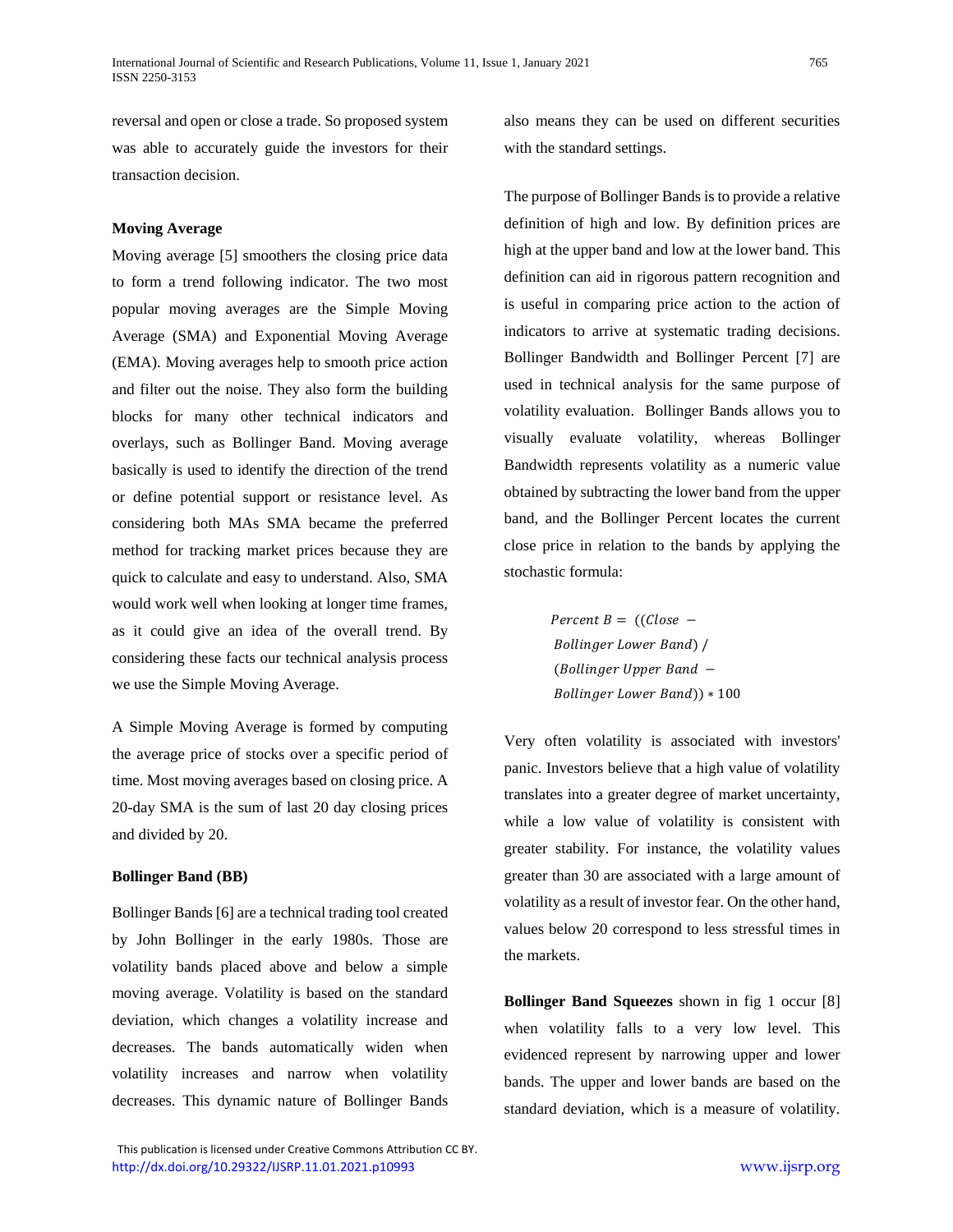Therefore, volatility agrees as the bands narrow. The bands narrow as price flattens or moves within a relatively narrow range. The theory is that periods of low volatility are followed by periods of high volatility. Relatively narrow band width or the Squeeze can predict a significant advance or decline. After a Squeeze, a price surge and subsequent band break signal the start of a new move. A new advance starts with a Squeeze and subsequent break above the upper band. A new decline starts with a Squeeze and subsequent break beloy Surge and Break above



Fig 1 – Bollinger Band squeezes

**Head and Fake** pattern in the Bollinger Band is a rapid break of the opposite band. There is a big run up through the upper band then narrowing the bands (squeezes) and suddenly move to the opposite direction and touches the lower band. In the case of a downside move, traders could have been overly exuberant in taking profits after such a big run up to the high.

**Bollinger bounce** shown in Fig 2 occur when a stock's price will "bounce" off the upper or lower Bollinger Bands and then return back towards the middle of the Bollinger band.



Fig 2 – Classic Bollinger bounce

The fig 2 shows the classic Bollinger bounce. The reason these bounces occur is because Bollinger bands act like dynamic support and resistance levels. The longer the time frame you are in, the stronger these bands tend to be. Many traders have developed systems that thrive on these bounces and this strategy is best used when the market is ranging and there is no clear trend.

#### **Relatively Strength Index (RSI)**

Developed J. Welles Wilder, the Relative Strength Index (RSI) is a momentum oscillator [9] that measures the speed and change of price movements. The RSI compares the magnitude of stock's recent gains to the magnitude of its recent losses and turns that information into a number that range from 0 to 100. It takes a single parameter, the number of time periods to use in the calculation. Wilder recommends using 14 days.

Generally, it considers a stock as Overbought when the demand is too high that it causes the price to reach extremely high levels and effect courses an oscillator to reach the upper limits. A stock is said to be oversold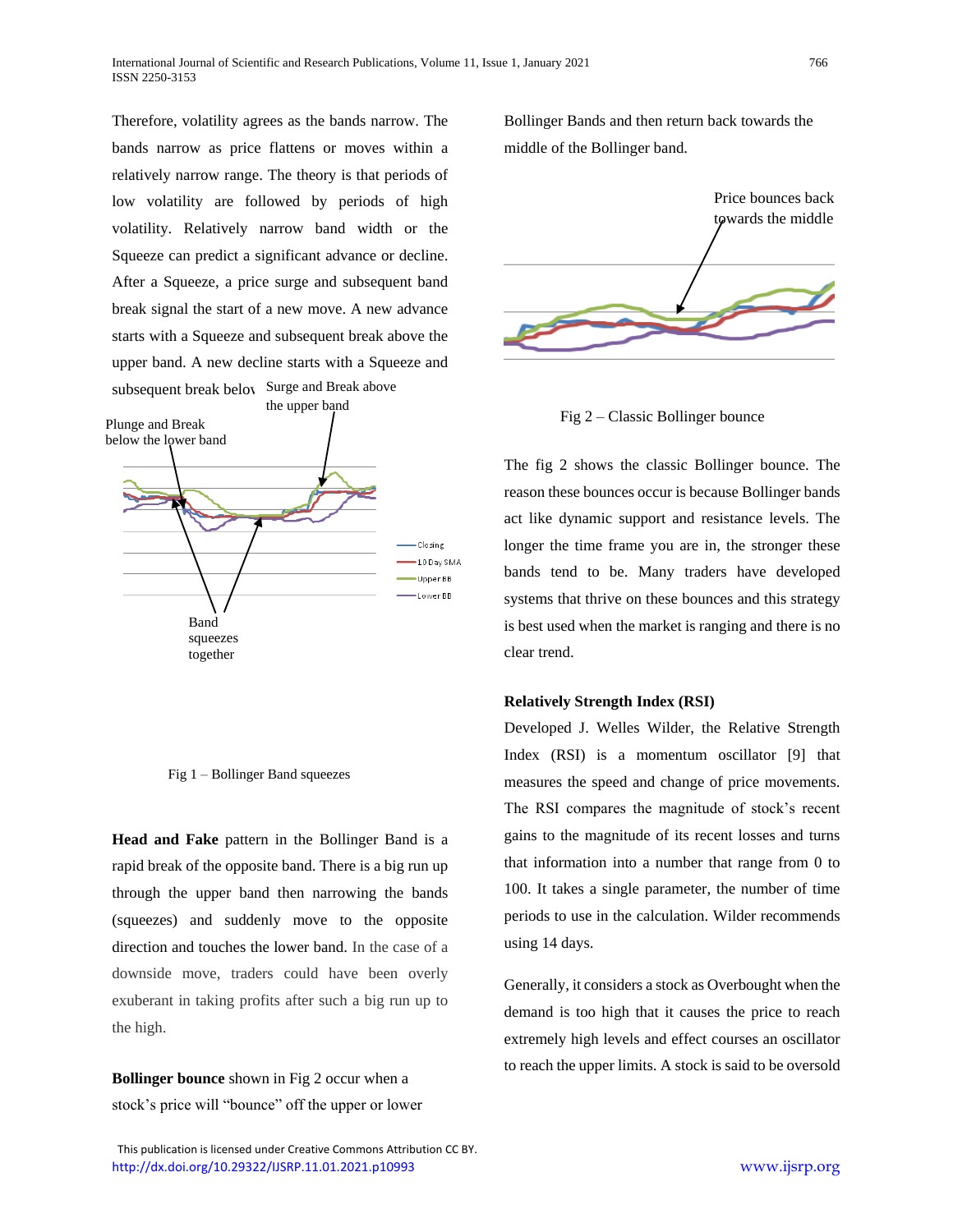when its price has become much lower than its normal value, making the oscillator reach the lower limit.

**Failure Swings** or momentum failure [10] is shown in Fig 3 occurs when RSI fail to swing back into its previous oversold or overbought conditions especially if it has reached those conditions more than once in a given period. This represents that the momentum has weakened and reversal is most likely to occur.





**Divergence** occurs when price of a stock and the value of an indicator move in opposite direction. Traders observe the market for any occurrence of divergence, which indicates changes in trend direction. Bearish divergence is when a stock price forms higher high while RSI forms lower highs and Bullish divergence is when a stock price forms lower lows while RSI forms higher lows.

When the price of an asset is unable to fall below a certain price for a period of time, that level is called **Support**. Conversely, when the price fails to climb higher than a certain level for a period of time, that level is called **Resistance.**

This system was tested their approach with ten most stable companies function within five sectors of the Colombo Stock Exchange (CSE). For each day ordinary or voting stock's (N) Highest, Lowest and Closing value were obtained. Further, the share volumes were also obtained. Missing values were filled using the previous day stock prices. The data used for this study were obtained from the data library CD owned by CSE publication. Data were collected in all 2153 trading days from  $1<sup>st</sup>$  of January 2008 to 31 $<sup>st</sup>$ </sup> of December 2017.

Since the birth of the stock market there exists a philosophical difference in how investors use the market to make money. Investors can be divided into three types called short term, medium term and long term. Short-term investors who see value in riding a given stock on its way up, and then selling at a nice profit. Normally short term refers to 1-3 months. The other investors called medium and long-term investors do not look at short-term ups and downs of a given stock, rather at the medium or long-haul view of several months or years. Medium term refers to 3 months  $-2$  years. Long term refers to  $2 - 20$  years. Proposed system was completely base technical analysis method to forecast the stock market so it mainly targets the medium and long-term investors. Technical analysis prediction method is analyzing the historical data and looks at the market trends so it's got some time periods to provide the result therefore this system mostly suited for the medium and long-term investors.

# **Results**

This system discovered three prediction rules based on the three indicators as discussed before. First predict the trend using the leading indicator called RSI and then confirms it using two lagging indicators called BB and SMA.

**Time frame:** daily **Indicators:**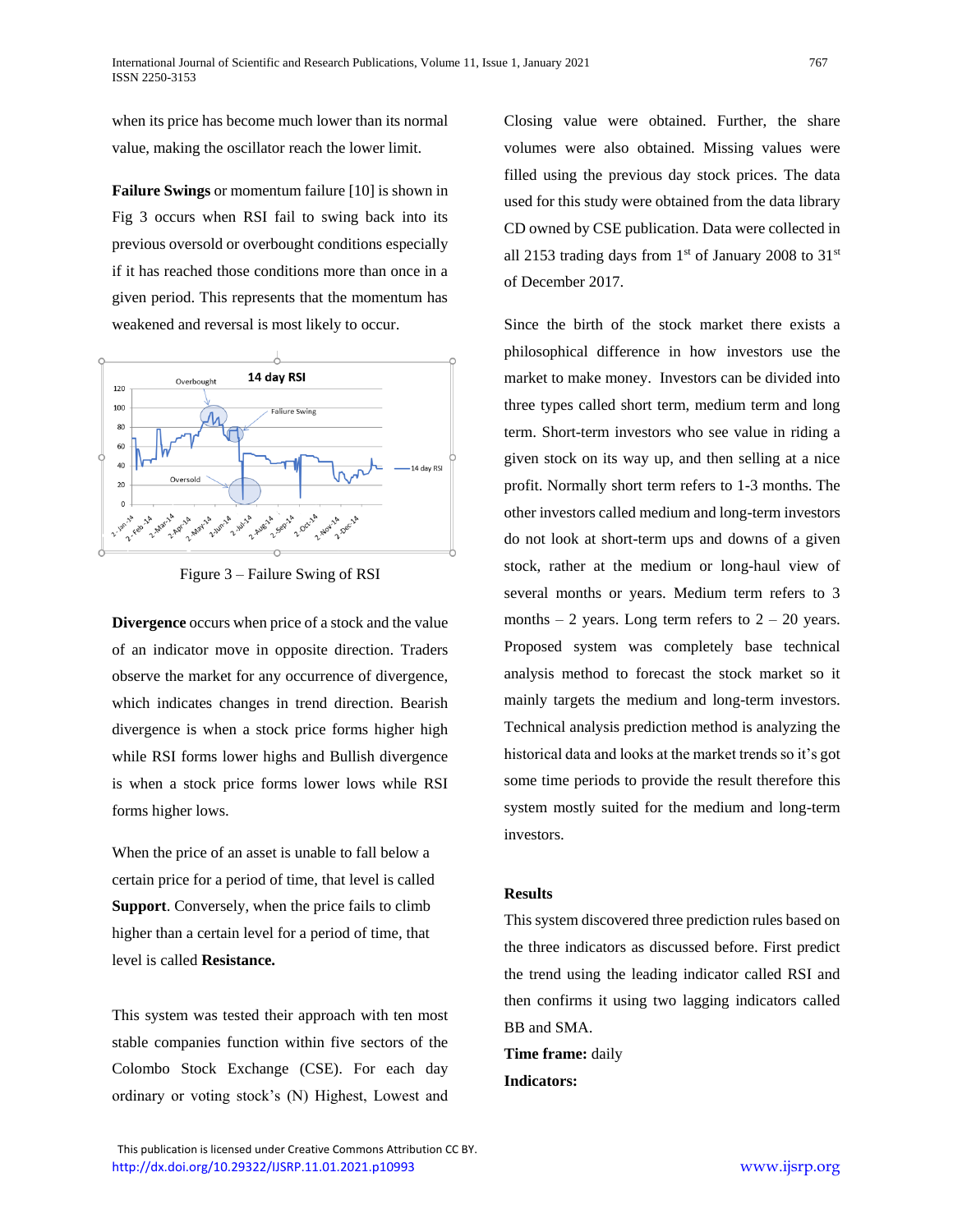14 days Relatively Strength Index (14 RSI, according to the data analysis support and resistant level for the system respectively 70 and 30 used)

20 days Bollinger Band (20 days SMA considered as a Middle band, 20 days standard deviation with multiplier 2 is used to calculate lower and Upper Bands)

5 days Simple Moving Average (5 SMA)

## 20 days Simple Moving Average (20 SMA)

Fig 4 and Fig 5 confirms the Rule1 in the system. Charts are described by the CEYLON TOBACCO COMPANY PLC's (CTC) stock values variation within the Jul 2014 to Nov 2014 months. CTC company is belonging to the Beverage Food & Tobacco sector.



Figure 4 -14-day RSI chart for CTC (Year 2014)

After automatically generating the above charts (Fig 4) by the system investors can watch them carefully and forecast the market behavior. When watching the RSI chart, first investor can detect that the RSI crosses above the overbought limit (i.e. RSI above 70) at the middle of July. Further watching investor can detect the failure swing in between middle of Jul to middle of Sep. This behavior warns the investor there is a stock price decline within the near future.



Fig 5 Stock chart with trend lines for CTC (Yea2014)

So, keep the above analytical knowledge in his mind he watches Fig 4 and Fig 5 both graphs to confirm that. As the confirmation he can see on  $26<sup>th</sup>$  of Sep 2014 RSI crosses the neutral limit (i.e. RSI is 50) simultaneously 20 SMA crosses above the 5 SMA. Sell trade rule 1 is satisfied so investor can enter to the market and sell their stocks because investor can predict price is further reducing in the near future.

Fig 6, Fig 7 and Fig 8 confirm the Rule 2 in the system. Charts are described by the behaviors of the JOHN KEELLS HOLDINGS PLC's (JKH) stock values within the Jun 2013 to Sep 2013 months. JKH company is belongs to the Diversified Holding sector.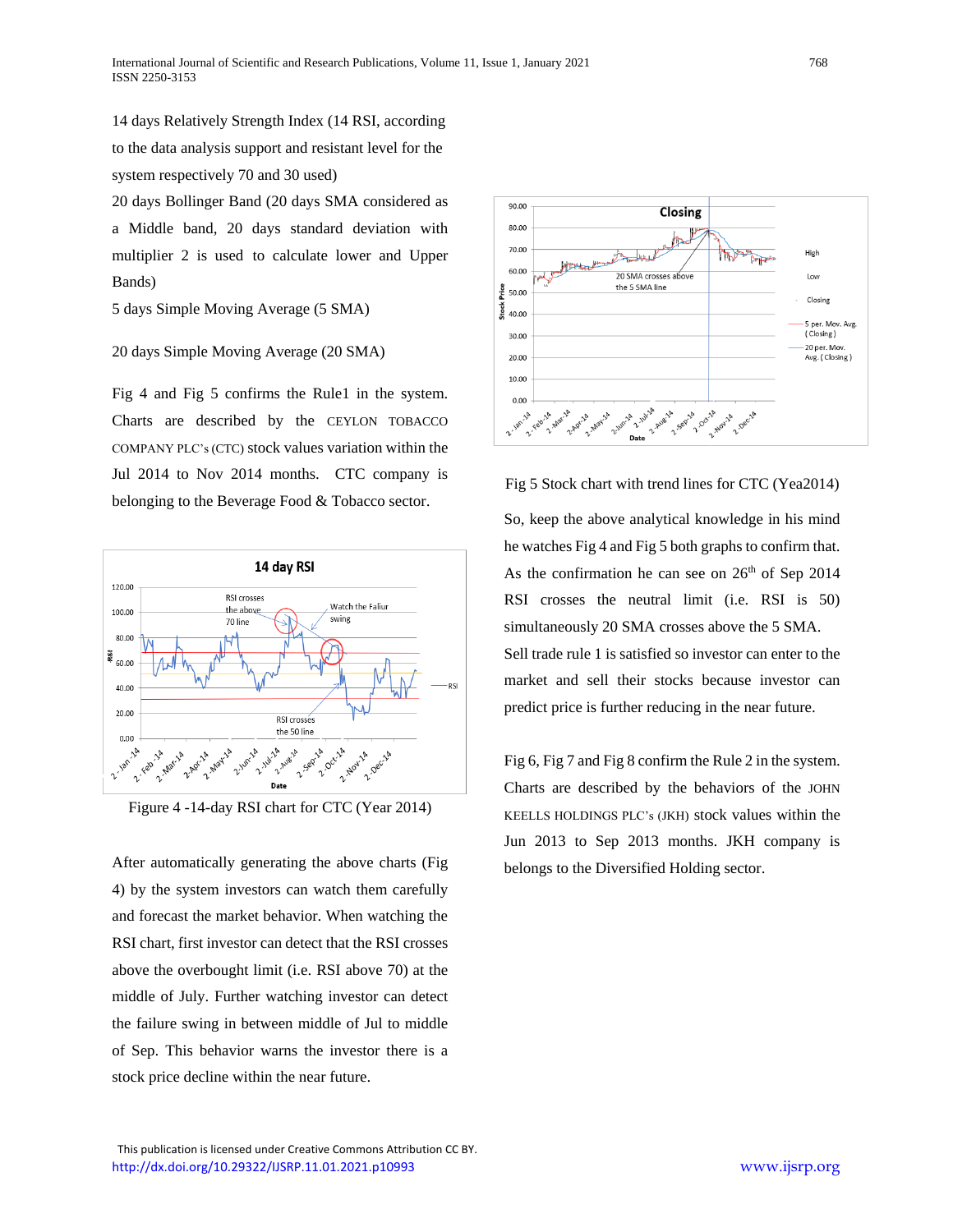After automatically generating the below charts by the system investor can analyzed them according to the rules defined by the system.



Fig.6 –Bollinger Band (20, 2) chart for JKH (Year 2013)



Fig 7–Stock chart for JKH (Year 2013)

Investors, first watch the behavior of the Bollinger Band (20, 2) and Closing price with 5 and 20 SMA trend lines graphs (Fig 5 and Fig 6). When analyzing those charts Investors can watch within the range of end of May to end of July BB and SMA are squeezes together. This behavior warns the investor within the near future he can face subsequent decline or advance of the stock price. He can wait until the closing price



 This publication is licensed under Creative Commons Attribution CC BY. <http://dx.doi.org/10.29322/IJSRP.11.01.2021.p10993> [www.ijsrp.org](http://ijsrp.org/)

touches the lower BB and 20 SMA crosses above the 5 SMA.

Fig 8 - 14-day RSI chart for JKH (Year 2013)

Also, RSI touches the oversold area. According to the Fig 8 all of these behaviors reach on  $11<sup>th</sup>$  July 2013 confirm the decline.

Charts shown in Fig 9 and Fig 10 confirm the Rule 3 in the system. Charts are described by the SRI LANKA TELECOM PLC's (SLTL) stock price variation within the 2004 Apr to 2004 May and 2004 Oct to 2004 Nov. SLTL Company is belong to the Telecommunication sector.



Fig 9– Bollinger Band(20,2) Chart for SLTL (Year 2010)



Fig 10– 14 day RSI Chart for SLTL (Year 2010)

After automatically generating the above charts by the system investors can analyzed them according to the rules define in the system. While watching the above charts investor can detect 28<sup>th</sup> April 2010 and 8<sup>th</sup> Nov 2010 closing price touches the lower BB and RSI